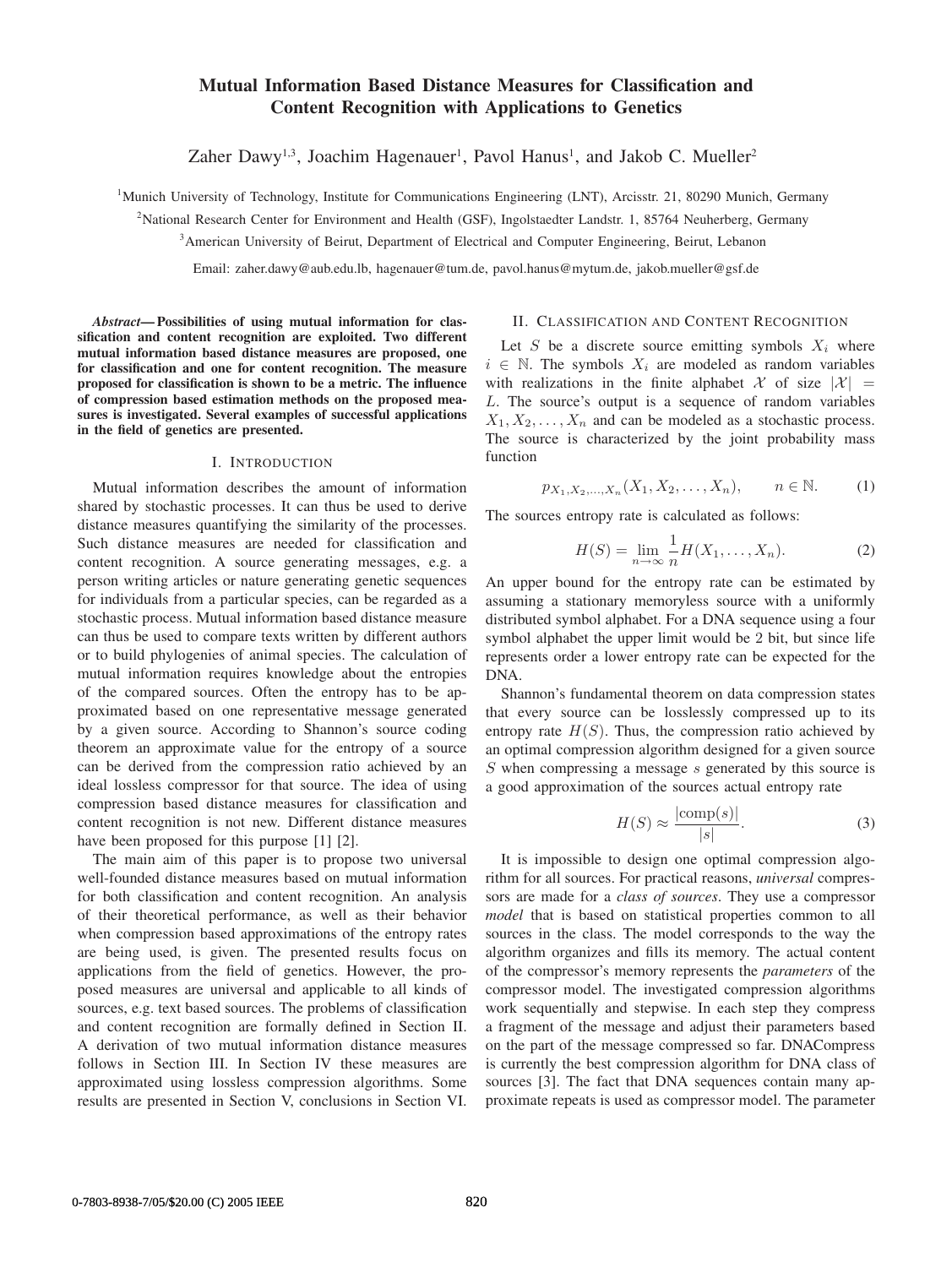of the model is the buffer containing the sequence searched for the repeats.

*Classification* is used to build clusters of sources  $S_i, i \in$  $\{1 \dots |M|\}$  from a set M based on chosen criteria. A distance function  $d(S_i, S_j)$  quantifying the similarity of the sources needs to be defined. The distance function has to span a bounded metric space. Formally, a metric space  $M$  is a set of points with an associated distance function  $d(S_i, S_j)$ :  $\mathcal{M} \times \mathcal{M} \mapsto \mathbb{R}^+$  satisfying the following conditions [4]:

- 1)  $d(S_i, S_j) = 0$  iff  $S_i = S_j$  (identity of indiscernibles),
- 2)  $d(S_i, S_j) = d(S_j, S_i)$  (symmetry),
- 3)  $d(S_i, S_j) \leq d(S_i, S_k) + d(S_k, S_j)$  (triangle inequality).

The metric space is bounded if there exists some number *r*, such that  $d(S_i, S_j) \leq r, \forall S_i, S_j \in \mathcal{M}$ . In a bounded metric space it is possible to build unambiguous clusters based on the distances  $d(S_i, S_j)$ .

*Content recognition* serves a different purpose. Here a set C of known *content* sources  $S_i^C$ ,  $i \in \{1, \ldots |C|\}$  is provided together with a set *l l* of *unknown* sources  $S_1^U$ ,  $i \in \{1, \ldots |U|\}$ together with a set U of *unknown* sources  $S_j^U$ ,  $j \in \{1...|U|\}$ .<br>The sool is to find the best matching content source  $S^C$ The goal is to find the best matching content source  $S_b^C$ to every unknown source  $S_j^{\mathcal{U}}$ , which leads to the minimum distance  $b = \arg \min_i (d(S_i^c, S_j^U))$ . The distance measure for content recognition does not have to be a metric. The quality content recognition does not have to be a metric. The quality of content recognition can be quantified as the difference in percent between the minimal and the actual distance

$$
q(i,j) = \frac{d(S_i^{\mathcal{C}}, S_j^{\mathcal{U}}) - d(S_b^{\mathcal{C}}, S_j^{\mathcal{U}})}{d(S_b^{\mathcal{C}}, S_j^{\mathcal{U}})}.
$$
(4)

Distance measures leading to higher values of  $q(i, j)$  are more robust for content recognition.

## III. MUTUAL INFORMATION DISTANCE MEASURES

Information theory describes the relatedness of two sources  $S_i$  and  $S_j$  as the mutual information  $I(S_i; S_j)$  shared by these sources

$$
I(S_i; S_j) = H(S_i) - H(S_i|S_j)
$$
  
=  $H(S_j) - H(S_j|S_i) = I(S_j; S_i)$ . (5)

From this, one can easily show that

$$
0 \le I(S_i; S_j) \le \min(H(S_i), H(S_j)).
$$
 (6)

Mutual information is an absolute measure of information common to both sources. For independent sources, it converges towards zero. However, mutual information by itself would not be a suitable measure, because it is not a distance and it is not bounded. We can make it a bounded distance by normalizing it and subtracting it from one. The normalization can be done in two different ways.

One way is to normalize by the maximum possible mutual information the two sources can share, see (6), resulting in

$$
d_{CR}(S_i, S_j) = 1 - \frac{I(S_i; S_j)}{\min(H(S_i), H(S_j))}.
$$
 (7)

Thus,

$$
0 \le d_{CR}(S_i, S_j) \le 1. \tag{8}
$$



Fig. 1. Plot of  $d_{CR}$  and  $d_{CL}$  depending on  $I(S_i; S_j)$  assuming  $H(S_i)$  <  $H(S_j)$ .

The lower bound is reached for sources that share the maximum possible mutual information given their entropies.

The other possibility is to normalize by the maximum entropy of both sources resulting in

$$
d_{CL}(S_i, S_j) = 1 - \frac{I(S_i; S_j)}{\max(H(S_i), H(S_j))}.
$$
 (9)

Thus,

$$
1 - \frac{\min(H(S_i), H(S_j))}{\max(H(S_i), H(S_j))} \le d_{CL}(S_i, S_j) \le 1.
$$
 (10)

The distance measure in (9) evaluates to zero only for identical sources  $S_i = S_j$ , because only identical sources share the maximum possible information and have identical entropies at the same time  $H(S_i) = H(S_i) = I(S_i; S_j)$ . This distance additionally reflects whether the sources are identical or not.

Fig. 1 shows the behavior of *dCR* and *dCL* depending on the mutual information  $I(S_i; S_j)$ , assuming  $H(S_i) < H(S_j)$ . The distance measure *dCL* can reach zero only for sources with identical entropies  $H(S_i) = H(S_j)$ . The distance measure  $d_{CR}$  however can reach zero even if the entropies  $H(S_i)$ and  $H(S<sub>j</sub>)$  differ and the sources are thus not identical. This means that *dCR* unlike *dCL* does not fulfill the identity of indiscernibles axiom, but only the identity axiom  $d(S_i, S_i)$  = 0. The symmetry axiom is fulfilled by both measures, as can be seen from the measure definitions (7) and (9). Fig. 1 additionally shows that both measures depend linearly on the mutual information  $I(S_i; S_j)$ . While  $d_{CR}$  uses the whole spectrum of values from 0 to 1 for every entropy combination, *dCL* only for sources with equal entropies. Therefore *dCR* can be considered more robust which makes it at least a better candidate for content recognition. The steeper slope of *dCR* leads to higher values for  $q(i, j)$  for  $d_{CR}$  than for  $d_{CL}$  given the same sources  $S_i^C$ ,  $S_b^C$  and  $S_j^U$ , see (4) and Fig. 1.

For classification purposes however, the triangle inequality must be fulfilled as well for the distance measure to be a metric (necessary for forming unambiguous clusters). Unfortunately, this is not the case for  $d_{CR}$ . Just imagine a situation where  $d_{CR}(S_i, S_k) + d_{CR}(S_k, S_j) = 0$ , then  $d(S_i, S_j)$  must be equal to zero to satisfy the triangle inequality. This can however not be guaranteed, if  $H(S_k) = \min(H(S_i), H(S_j), H(S_k)).$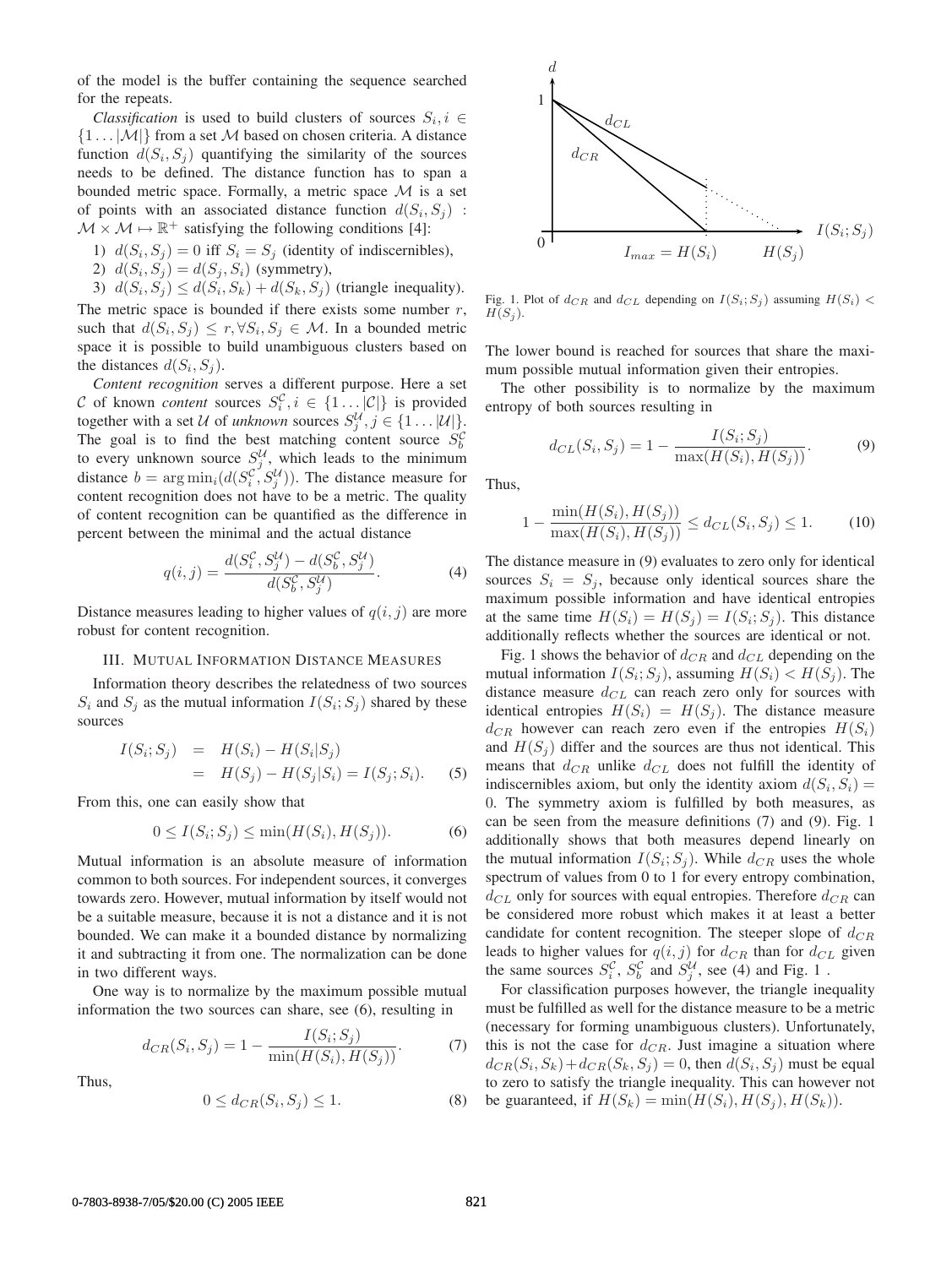The distance  $d_{CL}(S_i, S_j)$  can also be written as:

$$
d_{CL}(S_i, S_j) = \frac{\max(H(S_i|S_j), H(S_j|S_i))}{\max(H(S_i), H(S_j))}.
$$
 (11)

This resembles the similarity metric based on Kolmogorov complexity proposed in [2], proven to satisfy the triangle inequality up to an additive constant term. By conducting a similar proof it can be shown that the *dCL* measure satisfies perfectly the triangle inequality and is thus a metric. A prerequisite resulting from the chain rule for uncertainty is necessary to be able to conduct the proof. By applying the chain rule twice for three sources  $S_i$ ,  $S_j$  and  $S_k$  it can be written:

$$
H(S_i|S_j) = H(S_k|S_j) + H(S_i|S_j, S_k) - H(S_k|S_i, S_j).
$$
 (12)

Thus following inequality must be true

$$
H(S_i|S_j) \le H(S_k|S_j) + H(S_i|S_k). \tag{13}
$$

In summary, it can be said that the distance function *dCR* should be the better choice for content recognition as it is more robust and *dCL* should be the better choice for classification as it satisfies the triangle inequality. The presented measures are universal and can be used with any kind of sources.

# IV. THE MEASURES AND COMPRESSION ALGORITHMS

In the following we will analyze the performance of the measures, when real-life compression algorithms are used to estimate the entropy rates of the sources. For this purpose *dCR* will like  $d_{CL}$  in (11) be first reformulated using conditional entropies to give

$$
d_{CR}(S_i, S_j) = \frac{\min(H(S_i|S_j), H(S_j|S_i))}{\min(H(S_i), H(S_j))}.
$$
 (14)

We do this because the resulting terms are very compact and for non-ideal approximations of entropy this is an advantage.

The following approximations will be used

$$
H(S_i|S_j) = \frac{|\text{comp}(s_j, s_i)| - |\text{comp}(s_j)|}{|s_i|},
$$

$$
H(S_i) = \frac{|\text{comp}(s_i)|}{|s_i|},
$$
(15)

where  $s_i$  and  $s_j$  are the messages generated by the sources  $S_i$ and  $S_i$ , respectively. Because we use one compressor designed for a class of sources, we approximate the conditional entropy as the compression ratio achieved for *s<sup>i</sup>* when the compressors parameters are first trained on  $s_j$ . This can be done by first concatenating  $s_j$  and  $s_i$  in the mentioned order and compressing them together resulting in  $|comp(s<sub>i</sub>, s<sub>i</sub>)|$ . The result of the compression up to the start of *s<sup>i</sup>* is identical to the compression of  $s_i$  by itself,  $|comp(s_i)|$ , because the algorithm works sequentially. Therefore  $(|\text{comp}(s_j, s_i)| - |\text{comp}(s_j)|/|s_i|$  is the most suitable approximation for the conditional entropy rate  $H(S_i|S_j)$ . Plugged into (11) for  $|\text{comp}(s_i)| > |\text{comp}(s_j)|$ , this results in

$$
d_{CL} = \frac{|\text{comp}(s_j, s_i)| - |\text{comp}(s_j)|}{|\text{comp}(s_i)|}.
$$
 (16)

The same expression as in (16) applies to  $d_{CR}$  except that for  $|\text{comp}(s_i)| < |\text{comp}(s_i)|$ . What sequence to compress first, is decided based on the *sizes* of the compressed sequences, not the compression *ratios* achieved for the sequences, when the approximations in (15) are used. The distance can be seen as the ratio of the compressed size of  $s_i$  ( $|\text{comp}_{s_i}(s_i)|$  =  $|\text{comp}(s_j, s_i)| - |\text{comp}(s_j)|$ ), when the compressors model parameters are first tuned using  $s_j$ , to the compressed size of  $s_i$  ( $|\text{comp}(s_i)|$ ), when the compressor starts using the default parameters. The compressed size  $|\text{comp}(s_i)|$  has now become the normalizing term.

The presented approximation works best for compression algorithms that greatly suffer from a wrong initial parameter set and perform very well with a good initial parameter set for the given class of sources. These are not necessarily the algorithms achieving the best compression ratios for the investigated class of sources. An example would be the PPM (Prediction by Partial Matching) compressor [5]. When applied to genetic sequences, it performs quite badly with respect to compression, however it works well for classification and content recognition. Due to the denominator term in (16) compressors complying with the above property and performing well when compressing the class of sources by itself are expected to achieve the best results.

#### V. SIMULATION RESULTS

The performance of the presented distance measures *dCR* and *dCL* for classification and content recognition is tested on genetic data. The simulation results confirm that *dCL* is a better choice for classification and *dCR* for content recognition. Performance of different compression algorithms with the proposed compression based entropy rate approximation is evaluated. Following algorithms were tested: Lempel-Ziv (LZ), Context Tree Weighting (CTW), Burrows Wheeler Transform (BWT), Prediction by Partial Matching (PPM) and DNACompress. In general PPM and DNACompress performed best for the classification and content recognition of genetic sequences.

First the compression performance of the investigated algorithms on data used later for classification and content recognition is analyzed. All considered sequences are taken from the NCBI database [6]. The upper part of Table I shows the compression performance using mtDNA (mitochnodrial DNA) sequences of different high level animals. The sequences are each about 16,000 nucleotides long and consist mainly of coding DNA. The mtDNA is particularly suitable for phylogenetic research as it mutates 6 to 17 times faster than nuclear DNA and is inherited only maternally preserving information about ancestry. It can be seen that the compression ratios for mtDNA are relatively high and that BWT, LZ and PPM expand the sequences instead of compressing them. CTW and DNACompress manage to compress the mtDNA.

The lower part of Table I shows compression ratios achieved for three major types of DNA. The first 300,000 nucleotides of each type were cut out from the human chromosome 1 and concatenated for this purpose. *Extra-gene* (eg) DNA are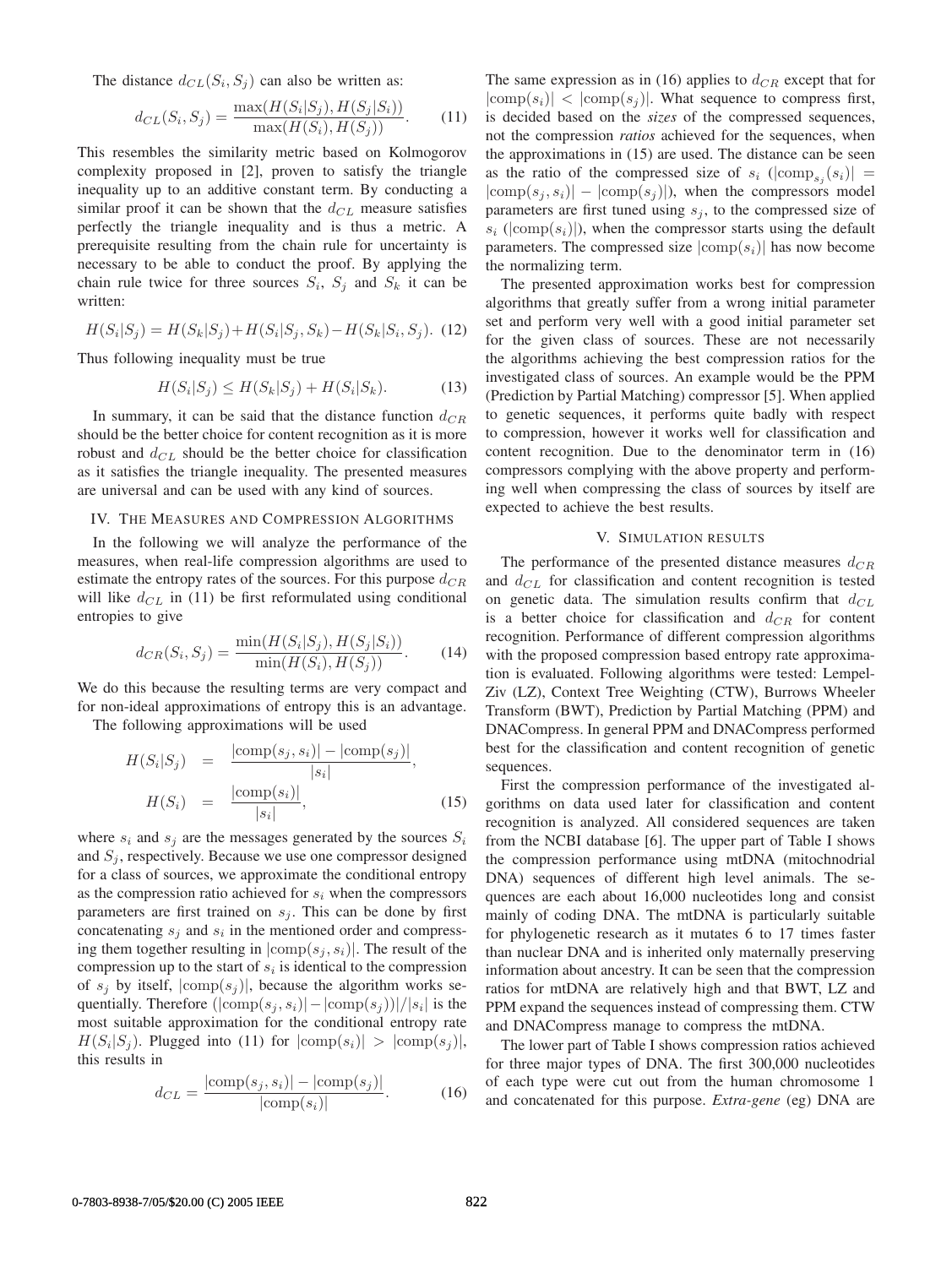| Sequence     | <b>BWT</b> | LZ.    | <b>CTW</b> | <b>PPM</b> | <b>DNAc</b> |
|--------------|------------|--------|------------|------------|-------------|
| mtDNA-human  | 2.2106     | 2.4303 | 1.9345     | 2.0566     | 1.9306      |
| mtDNA-horse  | 2.1825     | 2.4058 | 1.9280     | 2.0303     | 1.9116      |
| mtDNA-rat    | 2.2037     | 2.4245 | 1.9225     | 2.0299     | 1.9171      |
| $c1eq-300kb$ | 2.0749     | 2.1533 | 1.8841     | 1.8718     | 1 4 2 9 4   |
| $clin-300kb$ | 2.0614     | 2.1569 | 1.8803     | 1.7637     | 1.5295      |
| $clex-300kb$ | 2.1084     | 2.1566 | 1.8840     | 1.8992     | 1.8300      |

TABLE I COMPRESSION RATIOS IN bit*/*nucleotide.

regions between genes not participating in protein synthesis. Inside genes *exons* (ex) and *introns* (in) are found, whereas only exons are coding regions actually translated into proteins. Exons experience a relatively low mutation rate compared to non-coding regions. Triplets of exon nucleotides code for amino acids. Therefore a stronger local dependency can be expected from an exon source, however it contains only little redundancy and its compressibility is thus limited. Non-coding DNA contains many approximate repeats and palindromes and should therefore be better compressible by a suitable compressor model. The results indicate that CTW, PPM and DNACompress are capable of actually compressing these sequences, whereas DNACompress achieves the best results.

For classification and content recognition the absolute compression performance is secondary . It is more important that the approximation used for conditional entropy in (15) is very sensitive to dissimilarities. For this purpose the compressors parameters must be difficult to unlearn once trained on a dissimilar sequence to the one being compressed and they must lead to good compression ratios when a similar sequence is compressed. Such algorithm must consider distant dependencies equally important to local ones, so that the training sequence does not gradually loose its influence on the overall compression performance. The LZ type compressors are strongly biased in favor of local dependencies. The CTW algorithm gives gradually decreasing importance to distant dependencies. Finally PPM and DNACompress treat distant repeats about equally important to local ones. Table II demonstrates this behavior. For this purpose six different mtDNA sequences were concatenated. One time two close sequences of two chimpanzees *s*<sup>1</sup> and *s*<sup>2</sup> were put next to each other after the other four sequences and compressed. The other time the other four sequences were placed between them in the concatenation. Additionally, it can be seen that PPM and DNACompress were able to use the similar sequence to achieve better compression (compare Table I with Table II).

| Sequence                             | <b>BWT</b>       |                  | <b>CTW</b>       | <b>PPM</b>       | DNAc.            |
|--------------------------------------|------------------|------------------|------------------|------------------|------------------|
| $4x - s_1 - s_2$<br>$s_1 - 4x - s_2$ | 2.0487<br>2.0487 | 2.0041<br>2.2126 | 1.8849<br>1.8837 | 1.7430<br>1 7397 | 1.5660<br>1.5692 |
| TABLE II                             |                  |                  |                  |                  |                  |

COMPRESSION PERFORMANCE: LOCAL VS. DISTANT DEPENDENCIES.

Compression based classification relying on mutual information can be successfully applied e.g. to phylogenetic research. The evolutionary model assumes a common ancestor for all living organisms. A new species evolves when one



Fig. 2. Evolutionary tree based on mtDNA. Built using the distance metric *dCL*, DNACompress for compression, and quartet method for tree generation.

part of the members of a species stops interbreeding with the other. The exchange of genetic information stops and the two new species continue developing separately. They become different sources with independently mutating statistics. Gradually they share less and less of the originally identical information. Thus, by taking DNA samples of currently existing species and measuring the amount of shared information with the other species, we should be able to reconstruct the phylogeny. Fig. 2 shows an evolutionary tree constructed from distances calculated using the mutual information distance metric *dCL* and DNACompress as compression algorithm. Please note, that the length of the branches does not correspond to the actual distances. The used sequences are complete mtDNA reference sequences of the organisms obtained from the NCBI database [6] using the following accessions (V00654-cow, X61145-finback whale, X72204-blue whale, X63726-harbor seal, X72004-gray seal, U20753-cat, X79547-horse, X97336-rhinoceros, AJ428577 bear, AJ222767-guinea pig, AY172335-mouse, X14848-rat, AF347015-human, D38113-chimpanzee, D38116-pygmy chimpanzee, D38114-gorilla, D38115-orangutan, X99256 gibbon, Z29573-opossum, Y10524-wallaroo, X83427 platypus, AJ303116-echidna, AY694420-carp). The chosen tree generation method is the quartet method presented in [7], with carp used as outgroup. It can be seen that using *dCL* we are able to group *marsupials=(metatheria, prototheria)*, *eutheria=((primates,ferungulates),rodents)* and *mammals=(marsupials,eutheria)* complying with the currently accepted ordering. The origin of guinea pig is widely disputed.